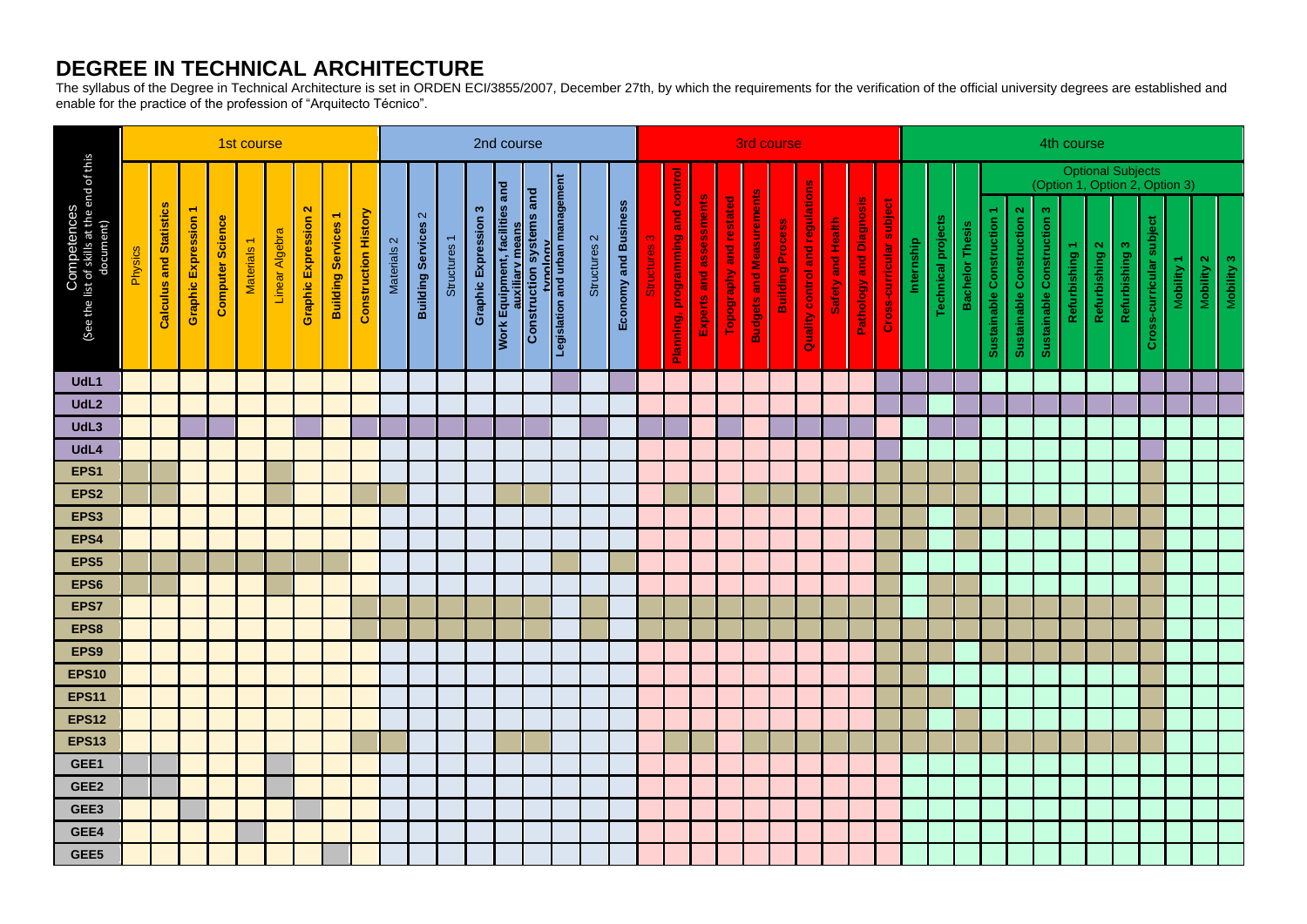| GEE6         |  |  |  |  |  |  |  |  |  |  |  |  |  |  |  |  |  |  |  |  |
|--------------|--|--|--|--|--|--|--|--|--|--|--|--|--|--|--|--|--|--|--|--|
| GEE7         |  |  |  |  |  |  |  |  |  |  |  |  |  |  |  |  |  |  |  |  |
| GEE8         |  |  |  |  |  |  |  |  |  |  |  |  |  |  |  |  |  |  |  |  |
| GEE9         |  |  |  |  |  |  |  |  |  |  |  |  |  |  |  |  |  |  |  |  |
| <b>GEE10</b> |  |  |  |  |  |  |  |  |  |  |  |  |  |  |  |  |  |  |  |  |
| GEE11        |  |  |  |  |  |  |  |  |  |  |  |  |  |  |  |  |  |  |  |  |
| GEE12        |  |  |  |  |  |  |  |  |  |  |  |  |  |  |  |  |  |  |  |  |
| <b>GEE13</b> |  |  |  |  |  |  |  |  |  |  |  |  |  |  |  |  |  |  |  |  |
| <b>GEE14</b> |  |  |  |  |  |  |  |  |  |  |  |  |  |  |  |  |  |  |  |  |
| GEE15        |  |  |  |  |  |  |  |  |  |  |  |  |  |  |  |  |  |  |  |  |
| GEE16        |  |  |  |  |  |  |  |  |  |  |  |  |  |  |  |  |  |  |  |  |
| GEE17        |  |  |  |  |  |  |  |  |  |  |  |  |  |  |  |  |  |  |  |  |
| GEE18        |  |  |  |  |  |  |  |  |  |  |  |  |  |  |  |  |  |  |  |  |
| GEE19        |  |  |  |  |  |  |  |  |  |  |  |  |  |  |  |  |  |  |  |  |
| GEE20        |  |  |  |  |  |  |  |  |  |  |  |  |  |  |  |  |  |  |  |  |
| GEE21        |  |  |  |  |  |  |  |  |  |  |  |  |  |  |  |  |  |  |  |  |
| GEE22        |  |  |  |  |  |  |  |  |  |  |  |  |  |  |  |  |  |  |  |  |
| GEE23        |  |  |  |  |  |  |  |  |  |  |  |  |  |  |  |  |  |  |  |  |
| GEE24        |  |  |  |  |  |  |  |  |  |  |  |  |  |  |  |  |  |  |  |  |
| GEE25        |  |  |  |  |  |  |  |  |  |  |  |  |  |  |  |  |  |  |  |  |
| GEE26        |  |  |  |  |  |  |  |  |  |  |  |  |  |  |  |  |  |  |  |  |
| GEE27        |  |  |  |  |  |  |  |  |  |  |  |  |  |  |  |  |  |  |  |  |
| GEE28        |  |  |  |  |  |  |  |  |  |  |  |  |  |  |  |  |  |  |  |  |
| GEE29        |  |  |  |  |  |  |  |  |  |  |  |  |  |  |  |  |  |  |  |  |
| <b>GEE30</b> |  |  |  |  |  |  |  |  |  |  |  |  |  |  |  |  |  |  |  |  |
| <b>GEE31</b> |  |  |  |  |  |  |  |  |  |  |  |  |  |  |  |  |  |  |  |  |
| GEE32        |  |  |  |  |  |  |  |  |  |  |  |  |  |  |  |  |  |  |  |  |
| GEE33        |  |  |  |  |  |  |  |  |  |  |  |  |  |  |  |  |  |  |  |  |
| GEE34        |  |  |  |  |  |  |  |  |  |  |  |  |  |  |  |  |  |  |  |  |
| GEE35        |  |  |  |  |  |  |  |  |  |  |  |  |  |  |  |  |  |  |  |  |
| GEE36        |  |  |  |  |  |  |  |  |  |  |  |  |  |  |  |  |  |  |  |  |
| GEE37        |  |  |  |  |  |  |  |  |  |  |  |  |  |  |  |  |  |  |  |  |
| GEE38        |  |  |  |  |  |  |  |  |  |  |  |  |  |  |  |  |  |  |  |  |
| <b>GEE39</b> |  |  |  |  |  |  |  |  |  |  |  |  |  |  |  |  |  |  |  |  |
| GEE40        |  |  |  |  |  |  |  |  |  |  |  |  |  |  |  |  |  |  |  |  |
| GEE41        |  |  |  |  |  |  |  |  |  |  |  |  |  |  |  |  |  |  |  |  |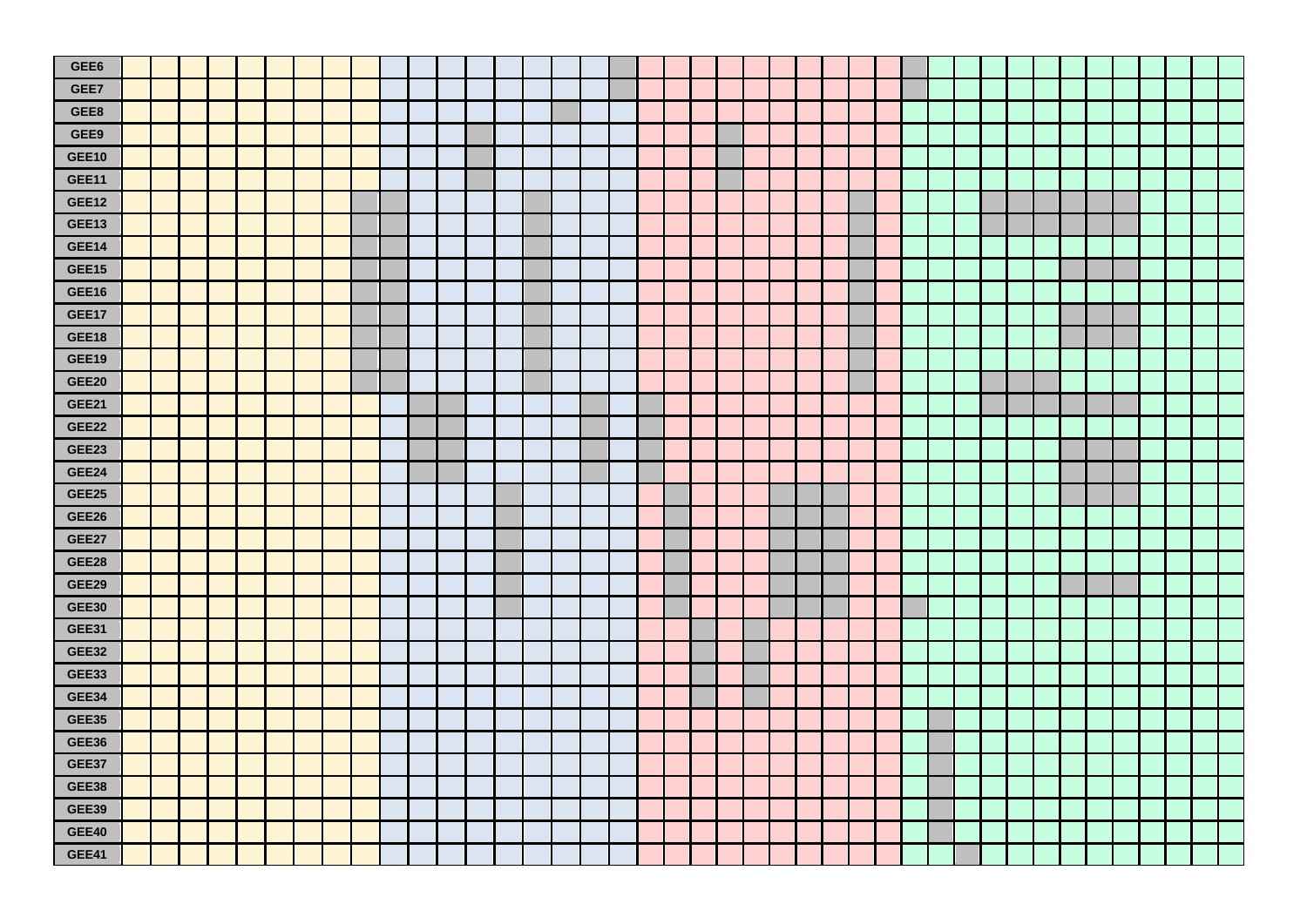## **Strategic competences of UdL** according to the "*Plan Director de Docencia*" approved by the Council of Government of UdL in July 10th, 2007

**UdL1** Appropriate skills in oral and written language.

**UdL2** Command of a foreign language.

**UdL3** Mastering ICT's.

**UdL4** To respect the fundamental rights of equality between men and women, the promotion of the Human Rights and the principles of a culture of peace and democratic values.

**Cross-disciplinary competences** approved by the Plenary Commission of the Degrees of Industrial Engineering, Computer Engineering and Building Engineering, gathered on June 16th, 2008

**EPS1.** Capacity to solve problems and prepare and defence arguments inside the area of studies.

**EPS2.** Capacity to gather and interpret relevant data, within the area of study, to judge and think about relevant subjects of social, scientific and ethical nature.

**EPS3.** Capacity to convey information, ideas, problems and solutions to both a specialized and no specialized public.

**EPS4.** To have the skills required to undertake new studies or improve the training with self-direction.

**EPS5.** Capacity of abstraction and of critical, logical and mathematical thinking.

**EPS6.** Capacity of analysis and synthesis.

**EPS7.** Capacity to work in situations with a lack of information and/or under pressure.

**EPS8.** Capacity of planning and organizing the personal work.

**EPS9.** Capacity for unidisciplinary and multidisciplinary teamwork.

**EPS10.** Capacity to take part in the structure of a company.

**EPS11.** Capacity to understand the needs of the user expressed in a no technical language.

**EPS12.** To be motivated for the quality and steady improvement.

**EPS13.** Capacity to consider the socioeconomic context as well as the sustainability criteria in engineering solutions.

## **Specific competences** that the students have to obtain according to ORDER ECI/3855/2007, of December 27th

## Module of basic training

GEE1. Aptitude to apply the knowledge related with numerical and infinitesimal calculus, linear algebra, analytical and differential geometry, techniques and probabilistic methods and statistical analysis.

**GEE2**. Applied knowledge of the principles of general mechanics, the statics of structural systems, the geometry of masses, the principles and methods of analysis of the elastic behaviour of the solid.

GEE3. Capacity to apply the spatial representation methods, the development of the sketch, the proportionality, the language and the techniques of graphic representation of the elements and constructive processes.

GEE4. Knowledge of the chemical characteristics of the materials used in the building process, its preparation procedures, the test methodology to determine their characteristics, its geological origin, its environmental impact, the recycling and waste management.

GEE5. Knowledge of the theoretical basics and basic principles applied to construction, of the fluid mechanics, the hydraulic, the electricity and the electromagnetism, the calorimetry and higrotermia, and the acoustics.

GEE6. Good understanding of the concept of company, its institutional framework, organizational models, planning, control and strategic decisions making in environments of certainty, risk and uncertainty; systems of production, costs, planning, funding sources and preparation of financial plans and budgets.

**GEE7.** Capacity to manage small companies, and to take part as a member of a multidiciplinar team in big companies.

**GEE8.** Basic knowledge of the legal system of the Public Administration and the contracting and procurement procedures.

Module of specific training

**GEE9.** Capacity to interpret and prepare the graphical documentation of a project, taking data, making the graphic design and the geometrical control of the work units.

**GEE10.** Knowledge of the procedures, computer graphic methods and cartographic methods in the field of construction.